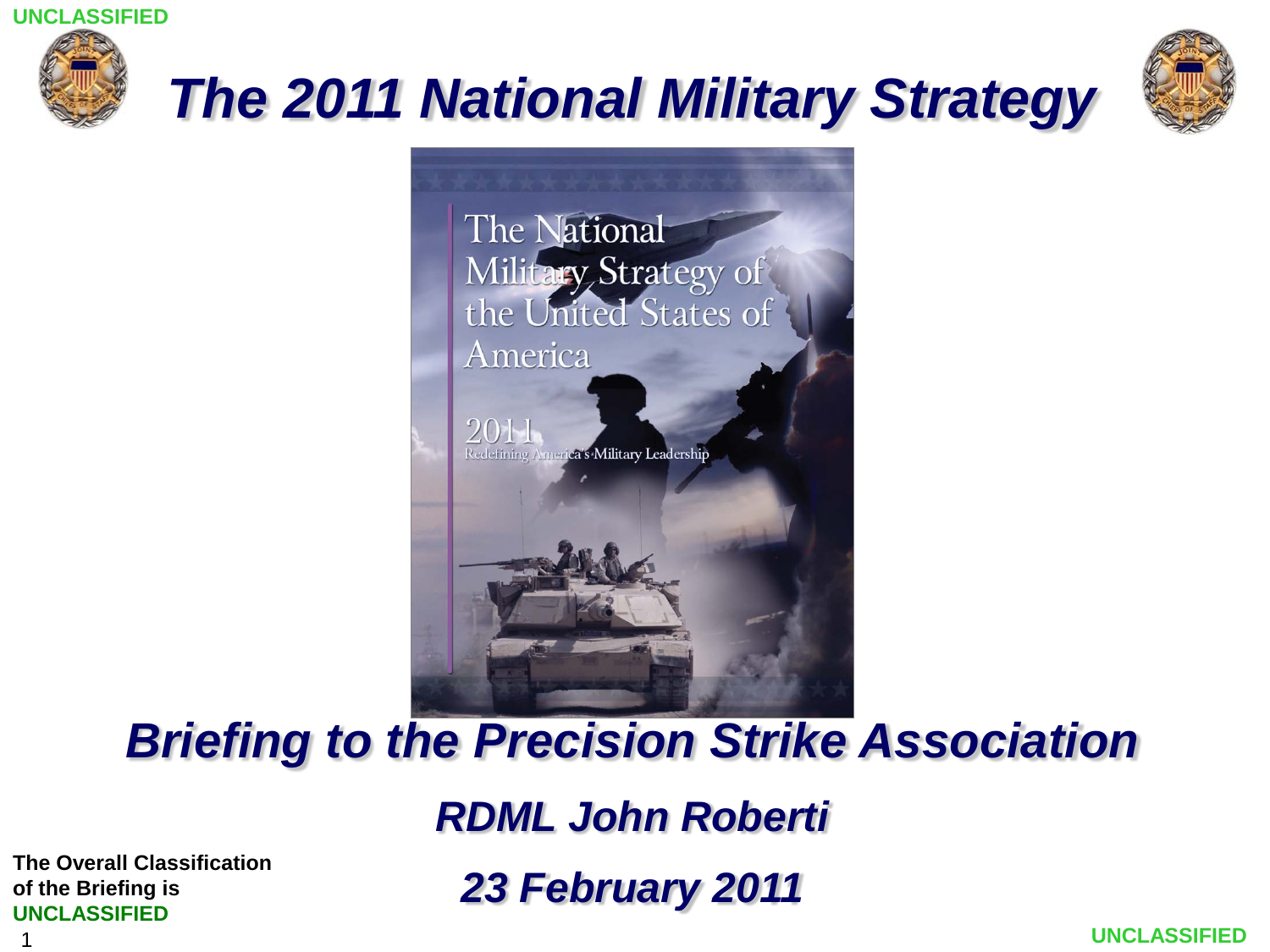



*Agenda*

- **NATIONAL MILITARY STRATEGY**
	- **Codified Requirements**
	- **NMS Structure**
	- **Strategic Direction: NSS, QDR & NMS**
	- **Purpose and Vision**
	- **Strategic Environment**
	- **Achieving Our National Military Objectives**
	- **Military Objectives**
		- **Counter Violent Extremism**
		- **Deter and Defeat Aggression**
		- **Strengthen Global Regional Security**
		- **Shape the Future Force**

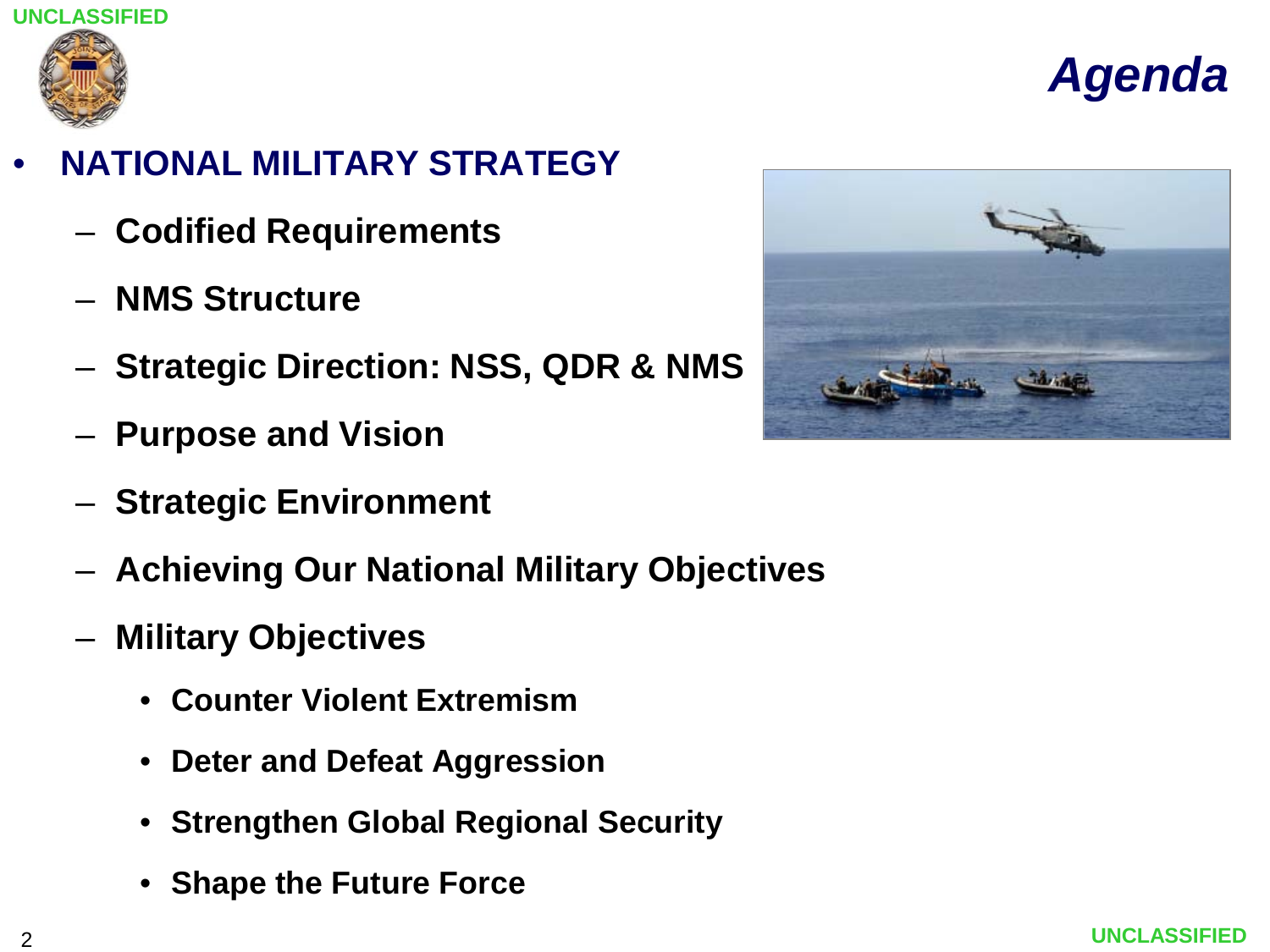

### *Codified NMS Requirements*

### **Title 10 U.S.C. 153(d):**

• **Biennial Review of NMS NLT 15 Feb of even numbered years.** 

- **Delineation of a national military strategy consistent with:** 
	- **(i) The most recent National Security Strategy**
		- **(ii) The most recent annual report of the SECDEF to the President and Congress.**
	- $\frac{1}{\sqrt{6}}$  (iii) The most recent QDR conducted by the SECDEF.
- **Description of strategic environment, opportunities and challenges.**
- **Description of regional threats to U.S. interests.**
- **Description of international threats posed by terrorism, WMD, and asymmetric challenges.**
- **Identification of National Military Objectives and their relationship to strategic environment, regional, and international threats.**
- **Identification of the strategy, underlying concepts, and component elements to achieve mil objectives.**
- **Assessment of capabilities and adequacy of U.S. forces.**
- **Assessment of capabilities, adequacy, and interoperability of regional allies/other friendly nations to support the U.S.**
- **Assessment of nature and magnitude of strategic and military risk.**

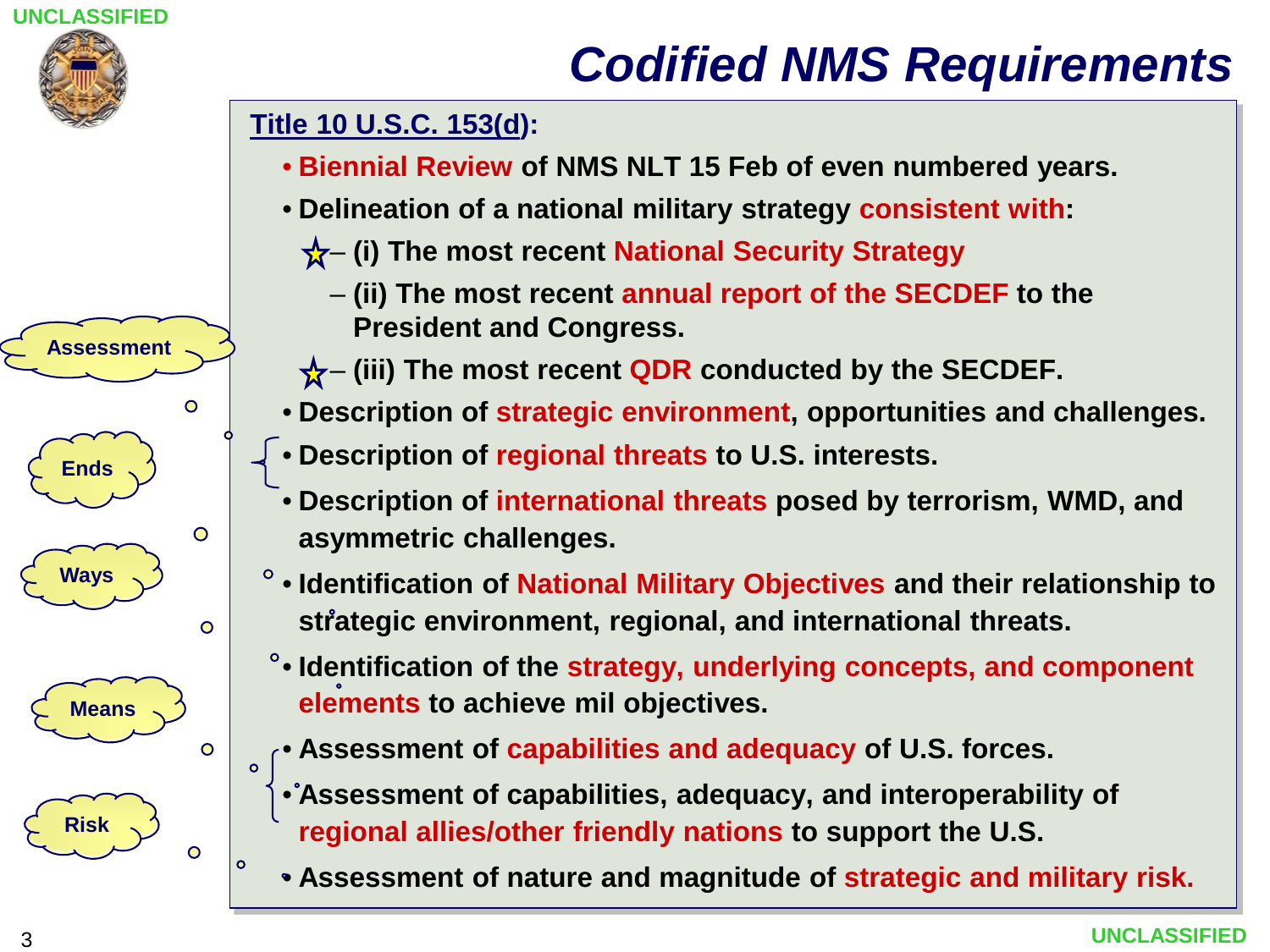



### *NMS Structure*

- **CJCS Opening Statement (Purpose and Vision)**
- **Introduction**
	- **Thesis: The complexity of this global system and the challenges therein demand that we – the Joint Force – think anew about how we lead.**
	- **Approach: Our military employs a number of approaches that characterize our leadership – facilitator, enabler, convener, and guarantor.**
- **Strategic Environment**
- **Enduring National Interests & Military Objectives**
	- **Counter Violent Extremism**
	- **Deter and Defeat Aggression**
	- **Strengthen International & Regional Security**
	- **Shape the Future Force**
- **Conclusion**

4

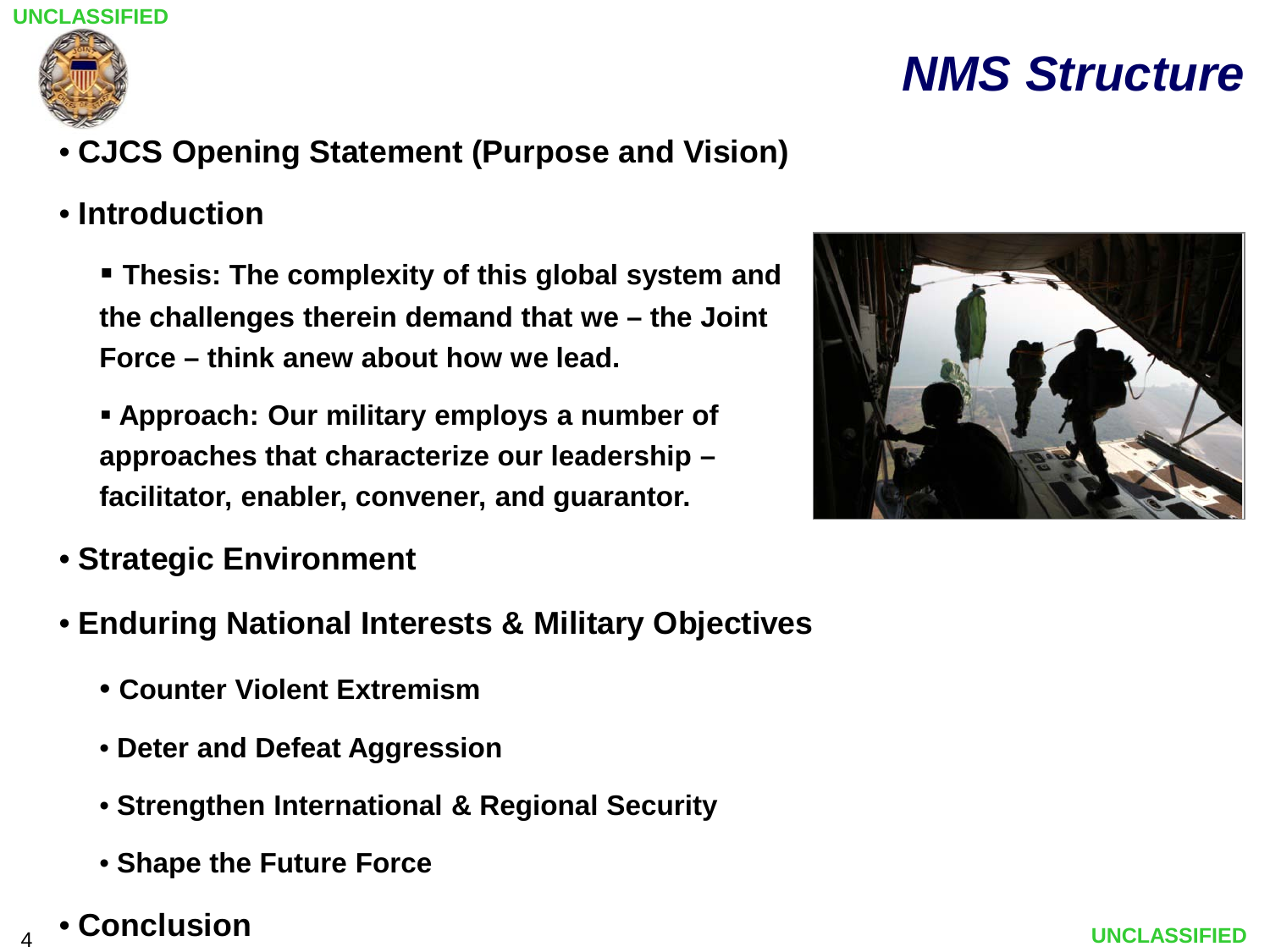

### *Links Between NSS, QDR and NMS*

| <b>Security</b>                                                                                                                                                                                                                                                                    | <b>International Order</b>                                                                                                                                                                                                              | <b>Prosperity</b>                                                                                                                                                                                                                                                   | <b>Values</b>                                                                                                                 |
|------------------------------------------------------------------------------------------------------------------------------------------------------------------------------------------------------------------------------------------------------------------------------------|-----------------------------------------------------------------------------------------------------------------------------------------------------------------------------------------------------------------------------------------|---------------------------------------------------------------------------------------------------------------------------------------------------------------------------------------------------------------------------------------------------------------------|-------------------------------------------------------------------------------------------------------------------------------|
| The security of the U.S., its<br>citizens, and U.S. allies and<br><b>partners</b><br><b>NSS</b>                                                                                                                                                                                    | An international order<br>advanced by U.S. leadership<br>that promotes peace, security,<br>and opportunity through<br>stronger cooperation to meet<br>global challenges                                                                 | A strong, innovative, and<br>growing U.S. economy in an<br>open international economic<br>system that promotes<br>opportunity and prosperity                                                                                                                        | <b>Respect for universal</b><br>values at home and<br>around the world                                                        |
| <b>Prevail in Today's Wars</b><br><b>QDR</b>                                                                                                                                                                                                                                       | <b>Prevent &amp; Deter Conflict</b>                                                                                                                                                                                                     | <b>Prepare to Defeat</b><br><b>Adversaries and Succeed in</b><br>a Wide Range of<br><b>Contingencies</b>                                                                                                                                                            | <b>Preserve and Enhance</b><br>the All-Volunteer Force                                                                        |
| <b>Counter Violent Extremism</b><br>• Succeed in South Central<br><b>Asia</b><br>• Whole-of-Nation approach<br>to counterterrorism<br><b>• Build Partner Capacity</b><br>• Adapt deterrence principles<br>to counter extremist<br>• Apply military power with<br>other instruments | <b>Deter and Defeat</b><br><b>Aggression</b><br>• Maintain strategic<br>deterrent capabilities<br>• Counter WMD proliferation<br>• Maintain a robust<br>conventional deterrent<br>• Project power globally<br>• Counter anti-access and | <b>Strengthen International and</b><br><b>Regional Security</b><br>• Globally available yet<br>regionally focused<br>• Defend Homeland<br>• Increase in interest and<br>priorities in Asia-Pacific<br>• Leverage "convening power"<br>• Foster security cooperation | <b>Shape the Future Force</b><br><b>• Focus on Our People</b><br>• Improve Our<br><b>Capabilities and</b><br><b>Readiness</b> |
| <b>NMS</b>                                                                                                                                                                                                                                                                         | area denial strategies<br>• Assured access to<br><b>commons</b>                                                                                                                                                                         |                                                                                                                                                                                                                                                                     |                                                                                                                               |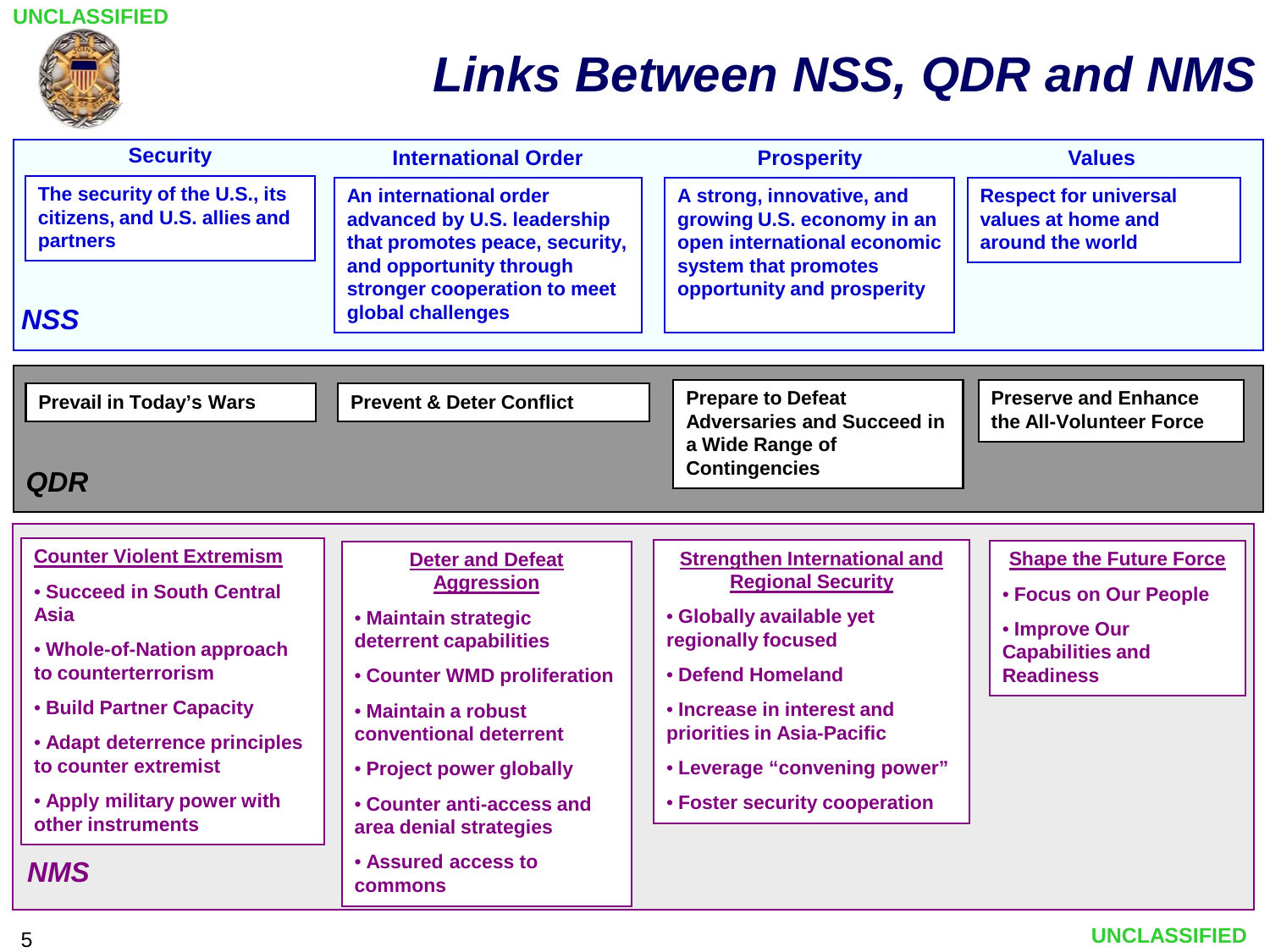

### *Purpose and Vision of the NMS*

### **Purpose Vision**

• **Provide the ways and means by which our military will advance our enduring national interests as articulated in the** *2010 National Security Strategy* **and to accomplish the defense objectives in the**  *Quadrennial Defense Review* **Report**

• **The Goldwater-Nichols Reorganization Act of 1986 charges the Chairman of the Joint Chiefs of Staff with the responsibility of assisting the President and Secretary of Defense in providing strategic direction for the Armed Forces**

• **A Joint Force that provides the military capability to defend our Nation and allies, and to advance broader peace, security, and prosperity**

• **Military power is most effective when employed in support and in concert with other elements of power as part of whole-of-nation approaches to foreign policy**

• **Meet the expectations of the American people that their military reflects the best of this great Nation at home and abroad**

### **What challenges and trends will drive our decisions?**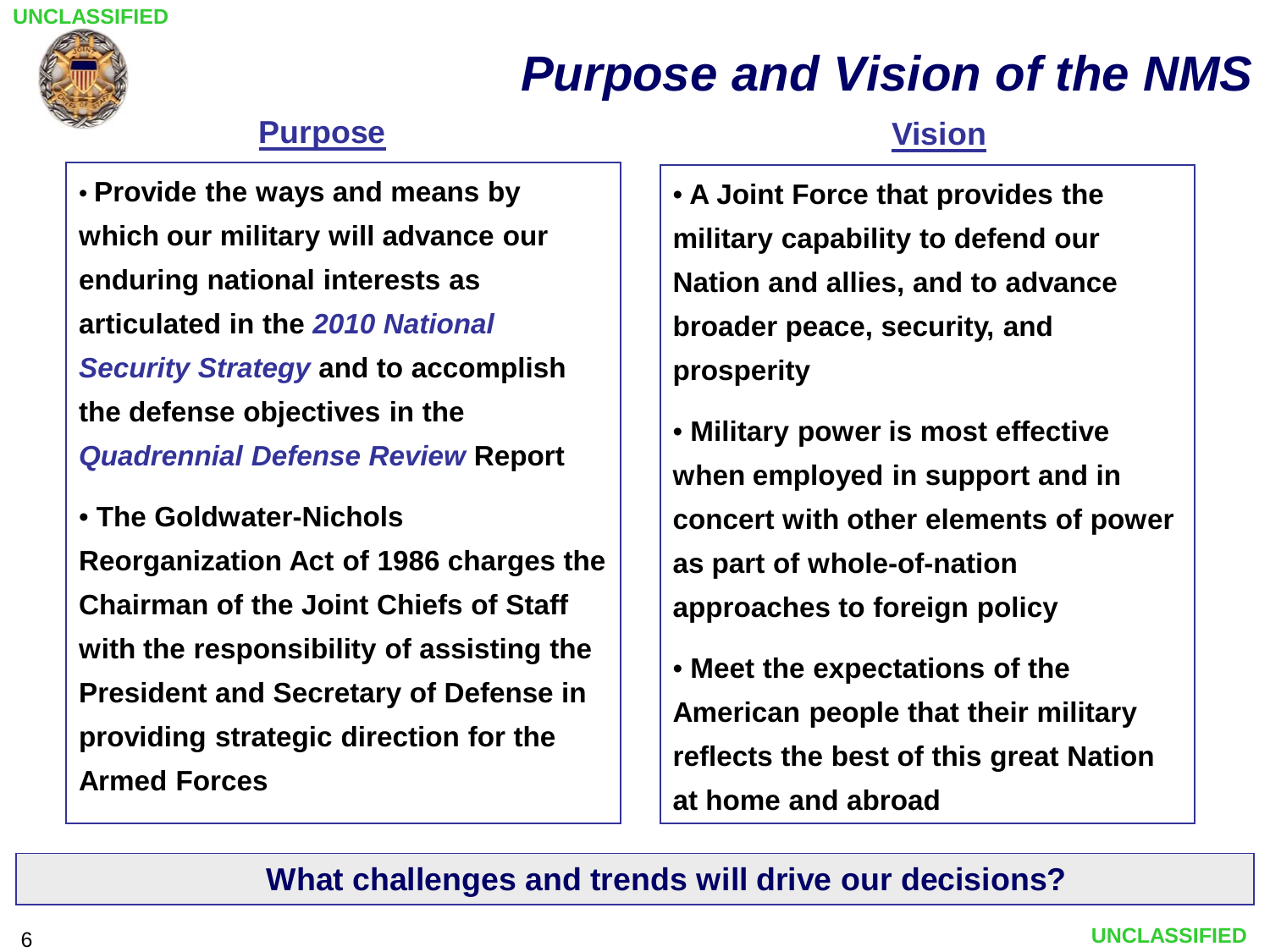



### *Strategic Environment*

- **Demographic Trends – world will become more populated and urbanized**
- **Prosperity and Security – growing regional power and resource competition**
- **Weapons of Mass Destruction – Challenge of WMD armed states still developing stable political systems, aggressive states such as Iran and North Korea seeking nuclear weapons**
- **Global Commons – Assured access and freedom of movement being challenged by state and non-state actors**
- **Non-State actors – State sponsored and non-state actors extending their reach through the use of technologies to coordinate and operate globally**



**Changing distribution of power indicates evolution to a "multi-nodal" world characterized more by shifting, interest-driven coalitions based on diplomatic, military, and economic power, than by rigid security competition between opposing blocs.**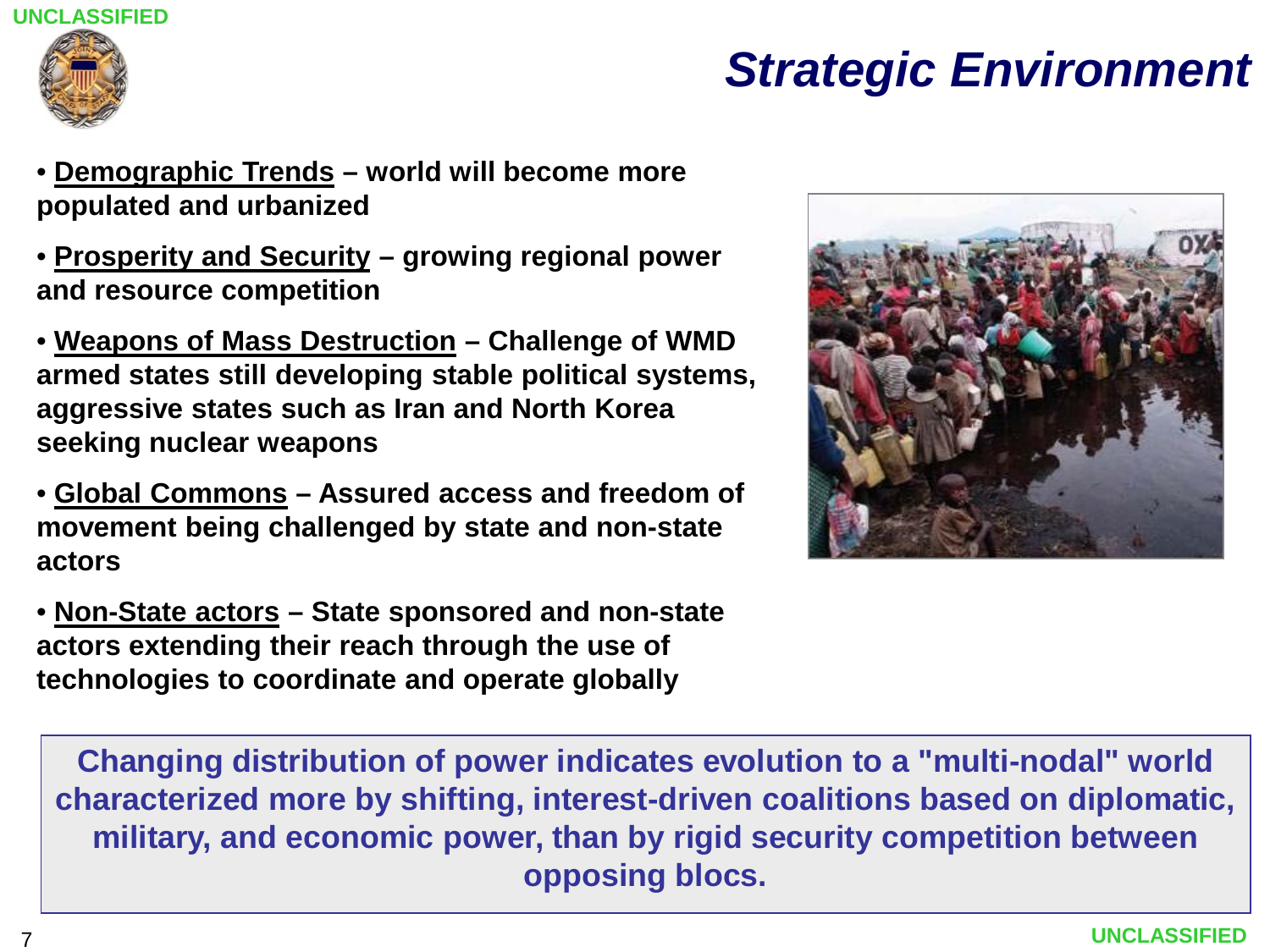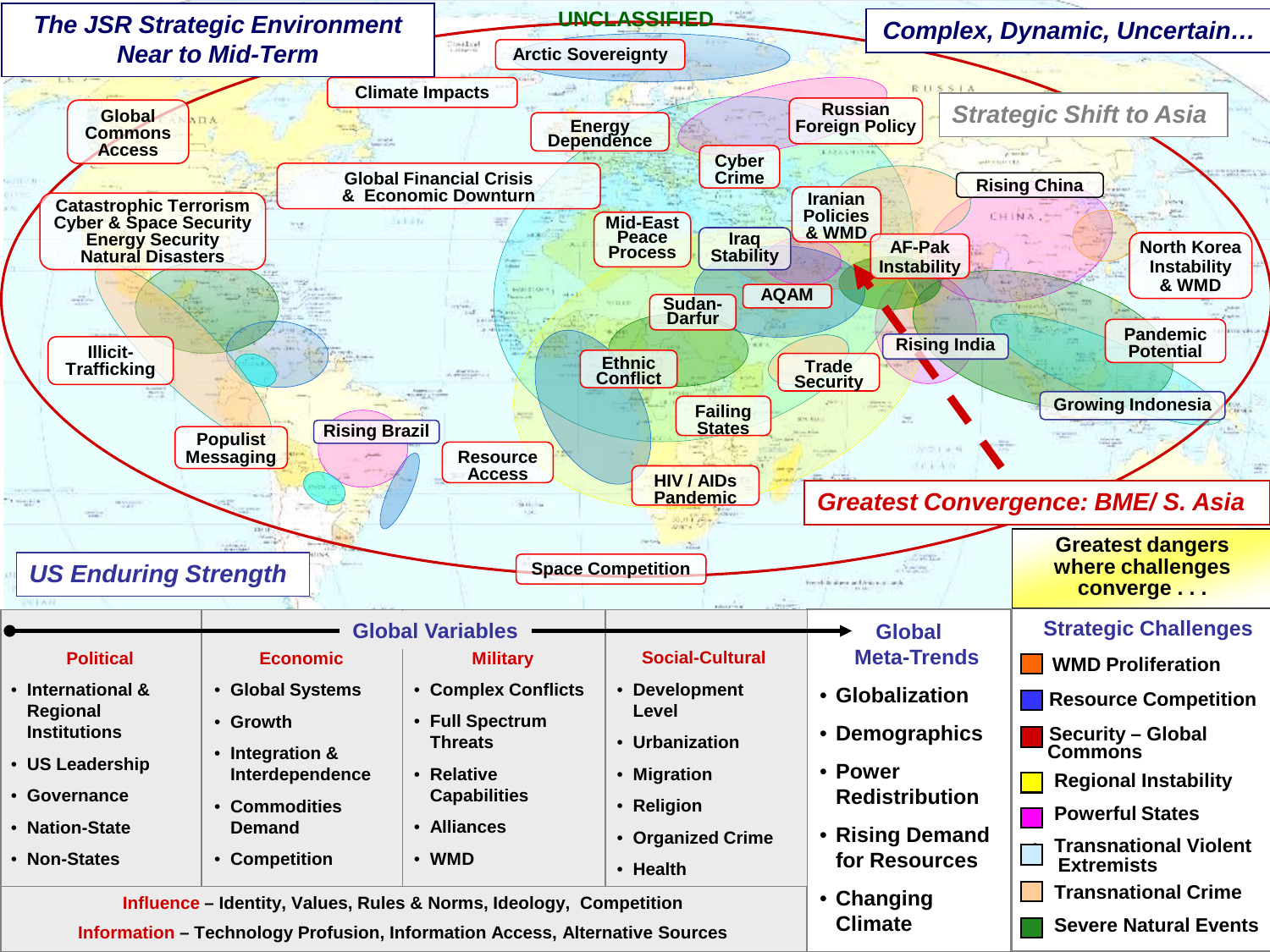

## *Achieving Our National Military Objectives*

#### *Counter Violent Extremism*

- **Employ military power in a precise and principled way**
- **Build partner capacity and support a whole-of-nation strategy to make efforts sustainable**

• **Develop deterrence principles against extremists**

### *Strengthen International and Regional Security*

- Fundamental link between prosperity and security
	- The military plays a powerful role in maintaining a stable international environment that is critical for prosperity at home
- Exercise "convening power"
	- Addressing common problems
	- Increasing interoperability
	- Helping other nations develop more comprehensive security relations

### *Deter and Defeat Aggression*

- Exercise a variety of deterrence approaches
	- Strategic
	- **Conventional**
	- Whole-of-Nation
	- 21<sup>st</sup> century threats such as cyber aggression and violent extremism
- Increasing interdependence of war- fighting domains
	- Enabling capabilities and joint assured access to the global commons will remain critical to defeating aggression and countering emerging anti-access and area denial strategies

### *Shape the Future Force*

• Reconcile our national interests with the emerging strategic environment to help inform our future global force posture

- Need to leverage expanded and more effective relationships to enhance regional stability
- The all-volunteer force will remain our military's greatest strategic asset

#### <del>UNCLASSIFIED</del> **The NMS must support national security and defense strategies**

– **Enabler**

– **Facilitator**

 **The Joint Force must redefine how** 

*Theme*

 **Leadership is about more than power—it** 

**we lead**

**is about our approach to** 

**of leadership approaches**

**exercising power**

**Employ a spectrum** 

- **Convener**
- **Guarantor**

9

• **Pursue broader and more effective partnerships and emphasize mutual responsibility**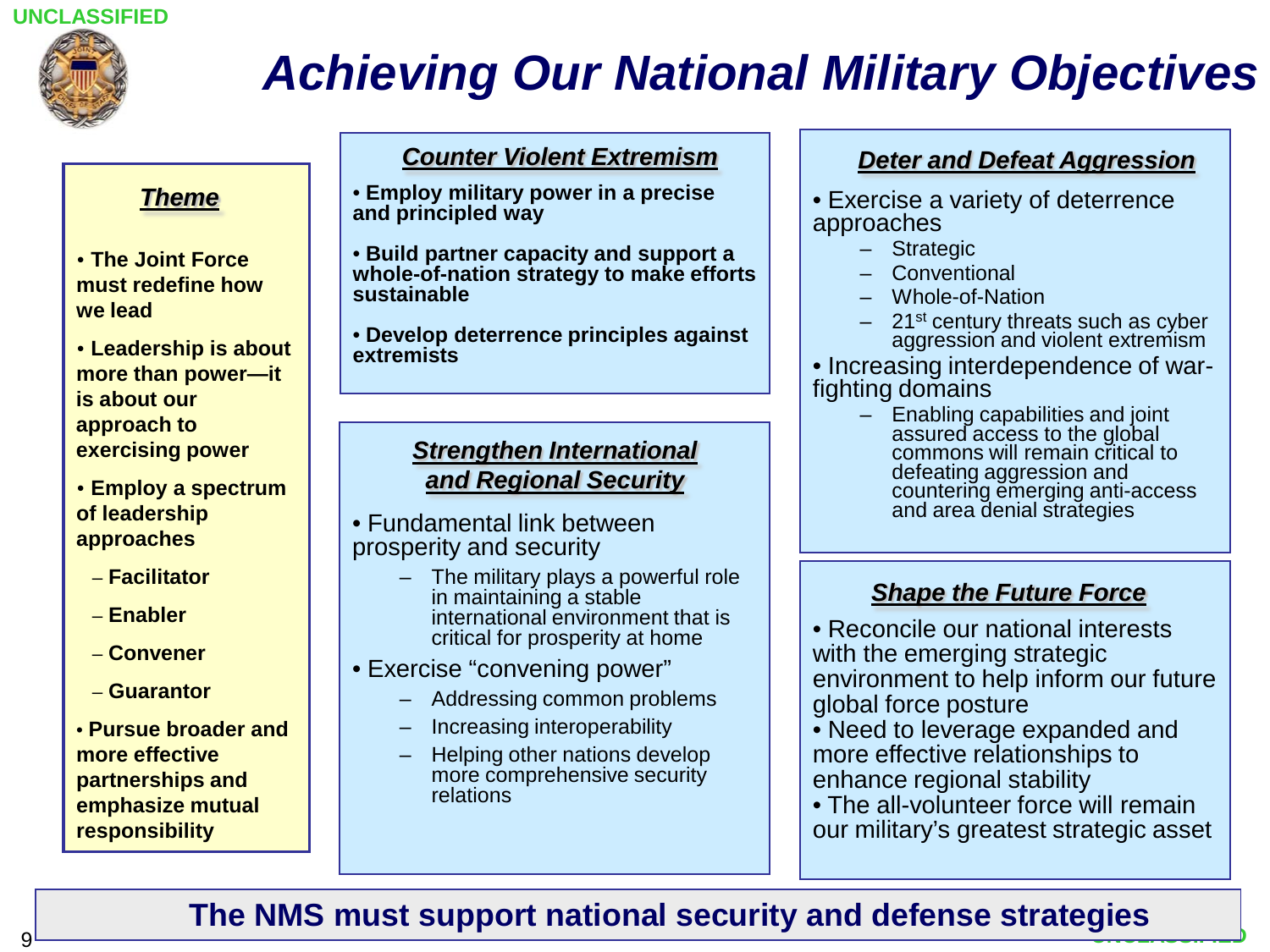



### *Counter Violent Extremism*

- **Succeed in our current campaigns in Afghanistan and Pakistan**
- **Expand focus to VEOs in other geographic concentrations and reduce safe-havens / sanctuaries (Yemen, Somalia, etc)**
- **Strategic, whole-of-nation approach to countering violent extremism**
- **Strengthen and expand our network of partnerships to enable partner capacity to enhance security**
- **Adapt deterrence principles in efforts to counter extremists (shape cost / benefit decisions)**
- **Measured and appropriate response to terrorism (National Resiliency)**
- **Employ military power in concert with other instruments of power in a precise and principled manner**



*There is no more vital interest than the security of the American people, our territory, and our way of life*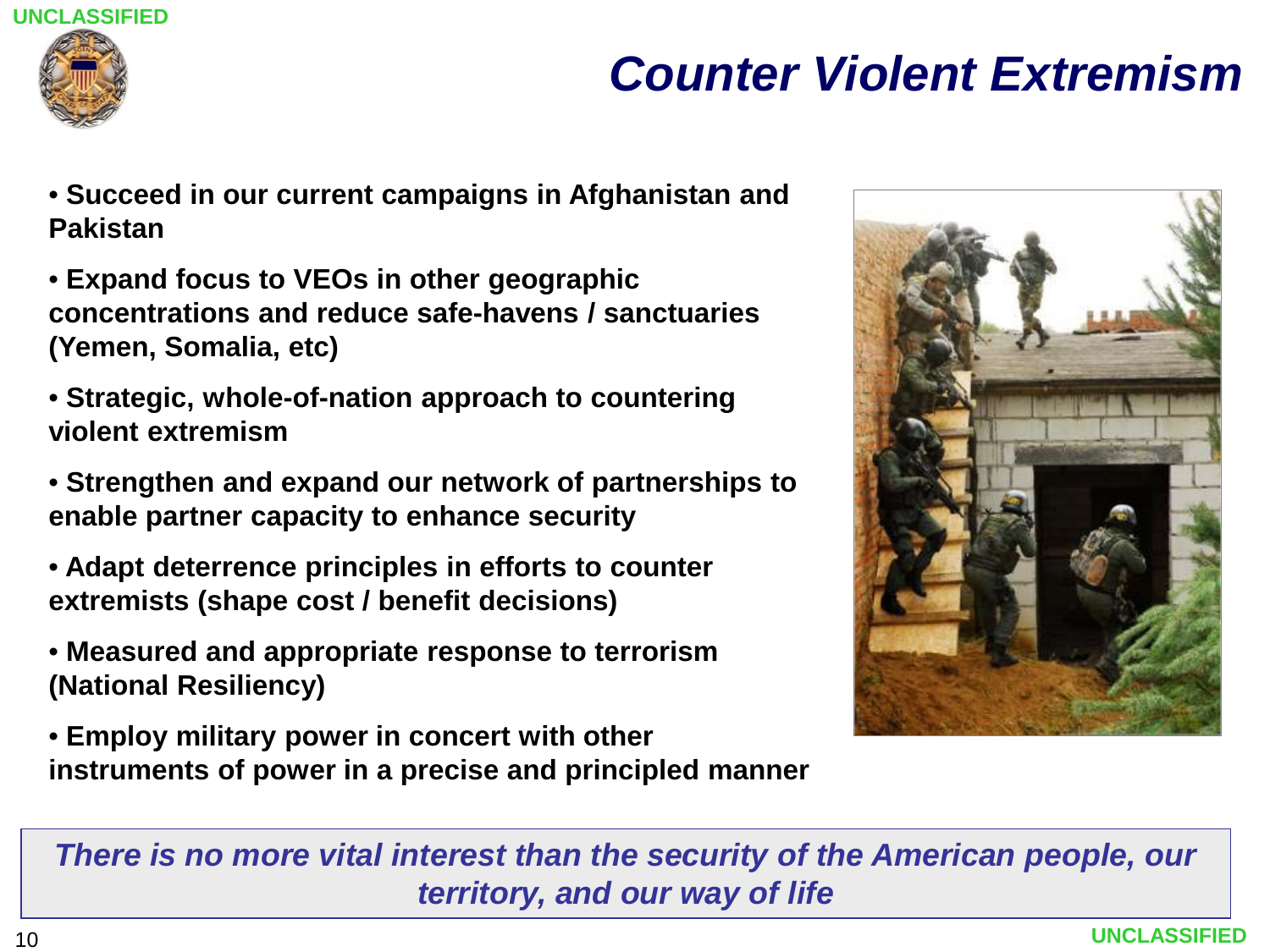



### *Deter and Defeat Aggression*

- **Deterrence approach:** *We will maintain a safe, secure, and effective strategic deterrent*
	- **Strategic - nuclear arsenal and overseas missile defense**
	- **Conventional - ability to rapidly & globally project power in all domains**
	- **Support whole of nation approach**
	- **21st century - enhance deterrence in air, space, & cyberspace**
- **Defeat approach:** *The core task of our armed forces remains to defend our Nation and win its wars*



- **Support National approaches to counter anti-access and area-denial strategies**
- **Complementary, multi-domain power projection and joint forcible entry competencies**
- **Enduring Joint Force mission - assured access to the global commons**
- **Our ability to operate effectively in space and cyberspace, in particular, is increasingly essential to defeating aggression**

### *Preventing wars is just as important as winning them. The Joint Force will be prepared to deter & defeat regional aggression that would threaten our national interests.*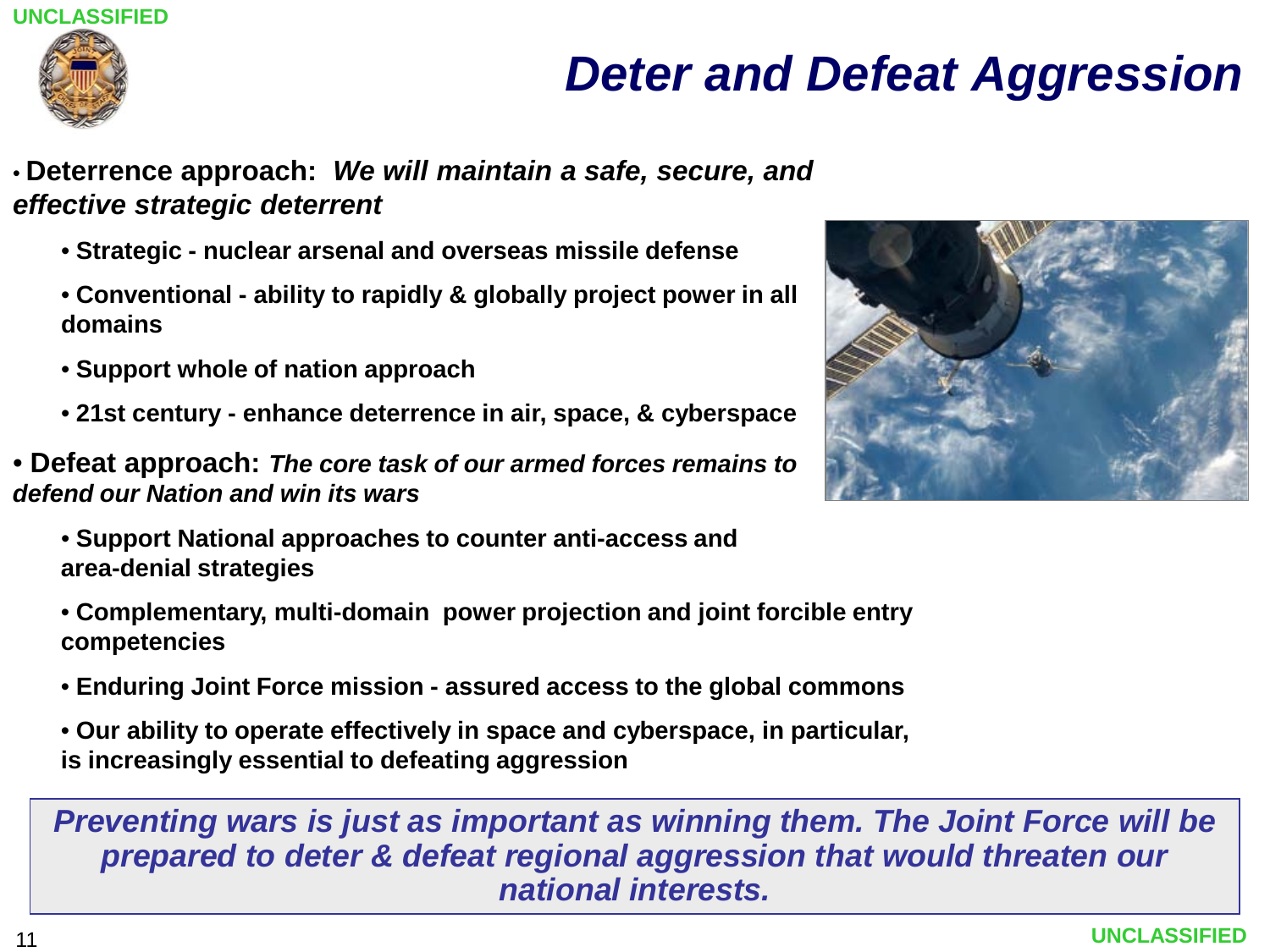

## *Strengthen International & Regional Security*

- **Strengthening international and regional security requires that our forces be globally-available, yet regionally-focused**
- **Defend the homeland and play critical role in supporting homeland security**
- **NATO remains our preeminent multilateral alliance**
- **Strategic priorities and interests will increasingly emanate from the Asia-Pacific region**
- **Deepen bilateral relations & foster security cooperation**
- **Leverage our convening power to foster regional and international cooperation in addressing transnational security challenges**
- **Actively partner with other U.S. Government agencies to pursue theater security cooperation to increase collective security skills**

*Our approach to leading will differ according to the unique combination of challenges we face*

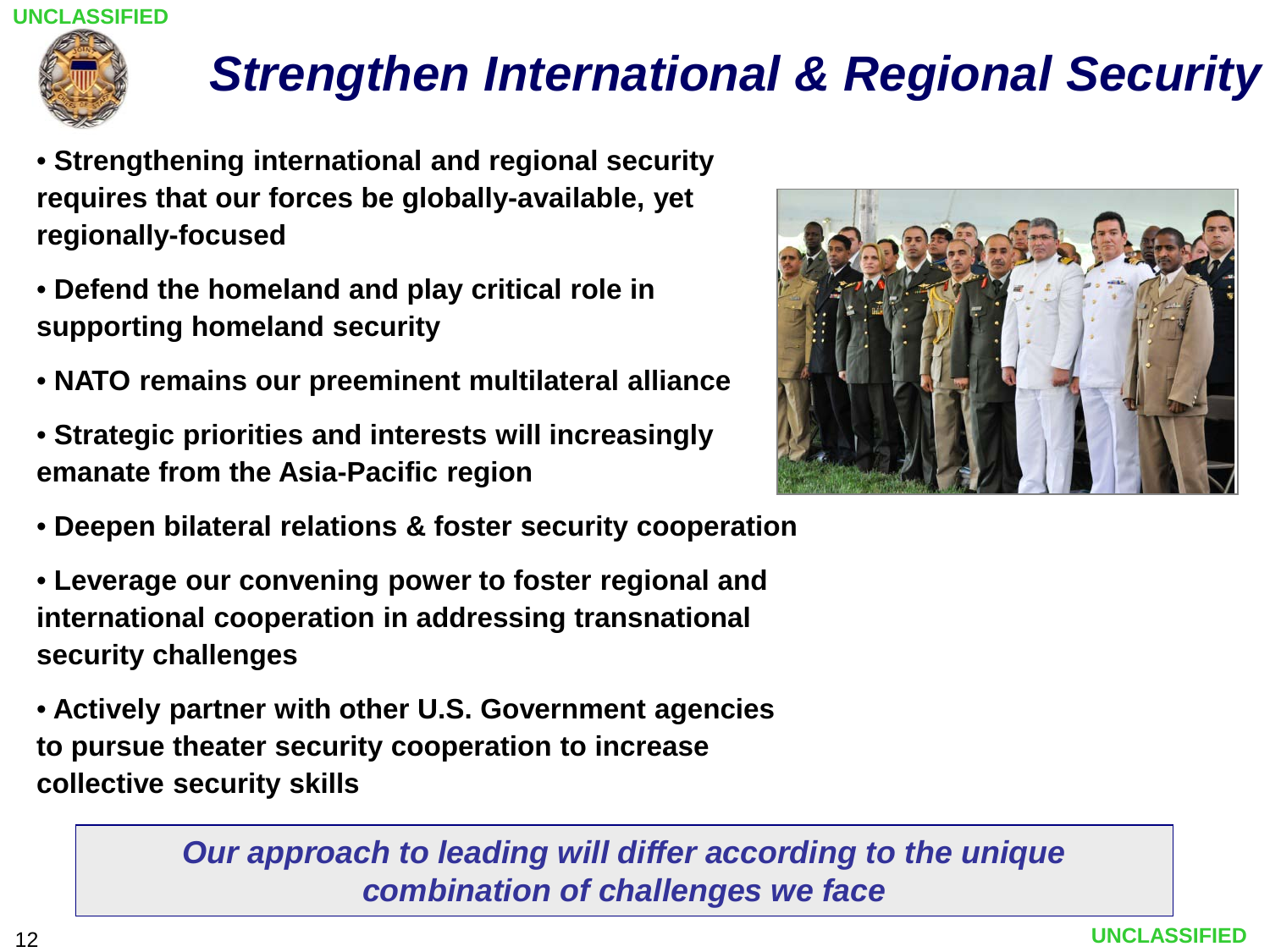



### *Shape the Future Force*

- **Focus on Our People** 
	- **Grow leaders who can truly out-think and out-innovate adversaries**
	- **Develop leaders who are capable of operating in interagency and multi-national environments**
	- **Think and engage more broadly about the civil-military continuum & embedded commitments**
- **Improve Our Capabilities and Readiness**



- **Must not become a hollow force with a large force structure lacking the readiness, training and modern equipment it needs**
- **Mix of systems & organizations capable of full spectrum operations across land, maritime, air, space & cyber domains**
- **Joint nuclear forces will continue to support strategic stability: assured second-strike capability; effective, safe, & secure forces**
- **Readiness must remain a top priority, as our forces, systems, and capabilities will continue to be under extraordinary stress**

*Our focus on leadership, not simply power, necessitates that we emphasize our values and our people as much as our platforms and capabilities*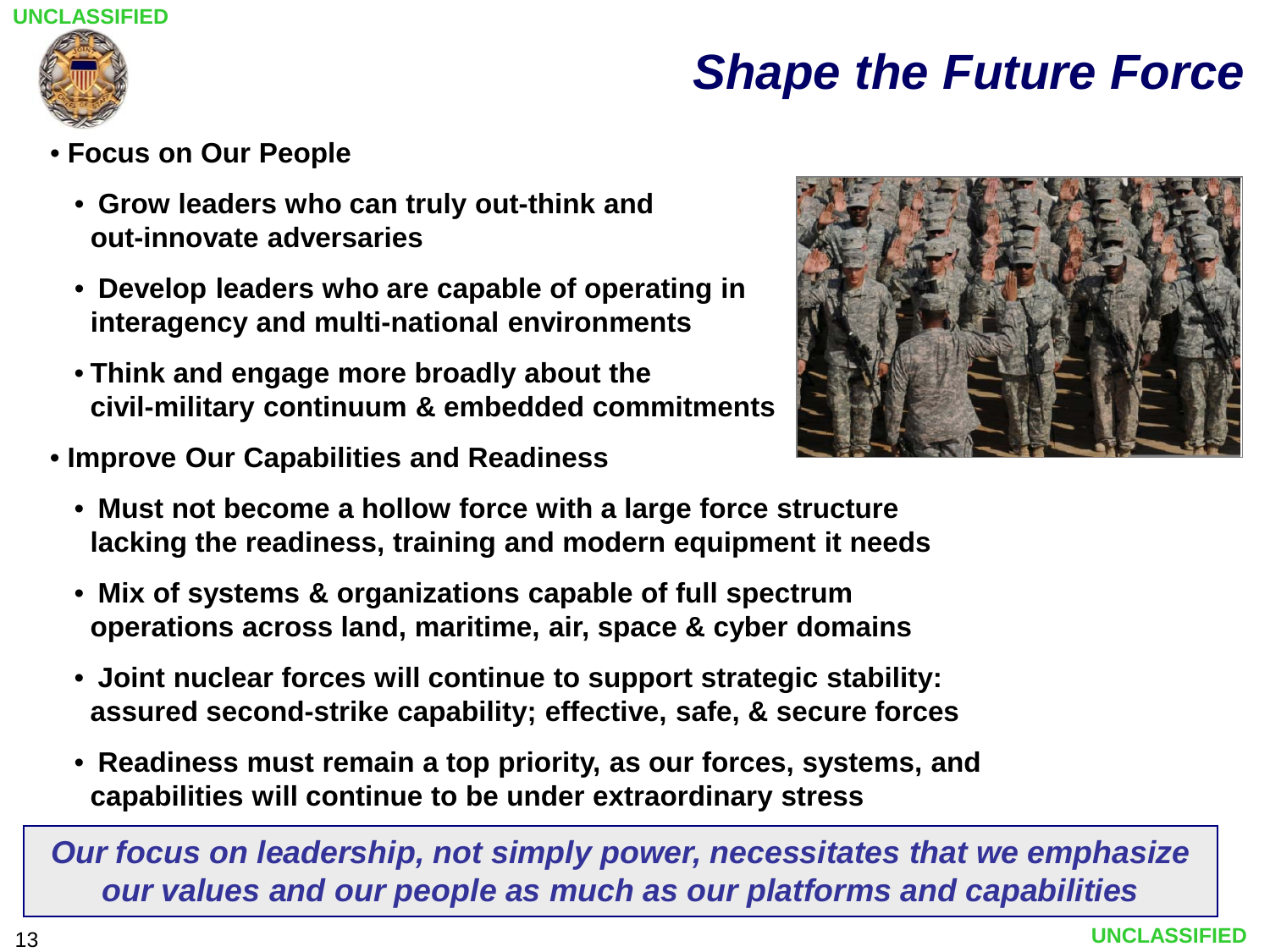

### *Precision Strike Implications*

### Precision is a key concept in the 2011 NMS:

*… we will employ military force in concert with other instruments of power and in a precise and principled manner. Precise does not mean perfect, and principled does not mean uncompromising. But we must recognize the inherent complexity in war among peoples. The risk we assume by minimizing collateral damage to innocents is balanced by a reduction of risk to turning even more people against our broader mission. Thus, the disciplined application of force is consistent with our values and international law, increases our chances of strategic and operational success, and more effectively advances national policy.*

*The ability to create precise, desirable effects with a smaller force and a lighter logistical footprint depends on a robust ISR architecture.*

*Forces will operate with an aptitude for precise and discriminate action …*

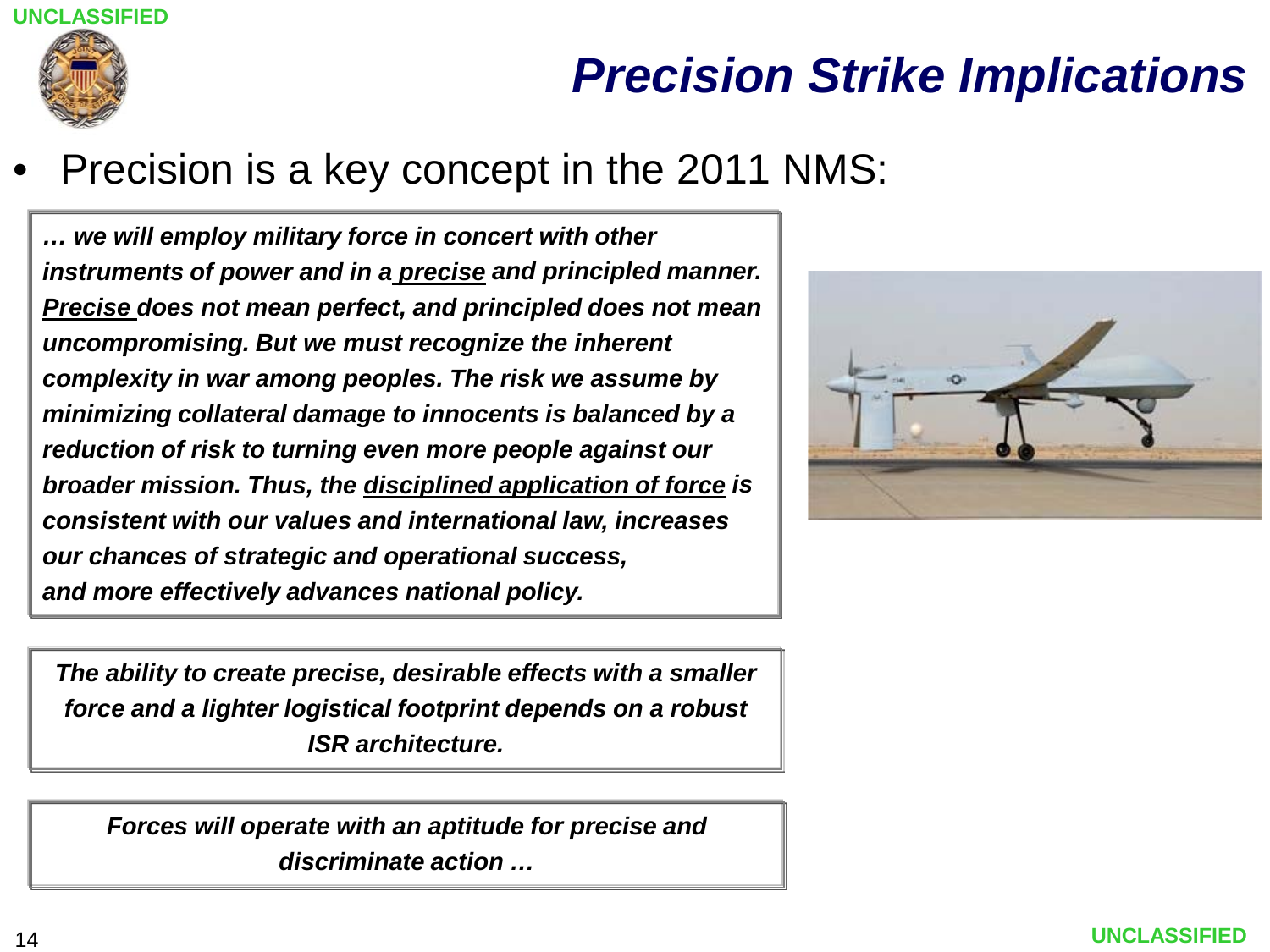<span id="page-14-0"></span>

### *Conclusion*

- **Lead through a strategic inflection point**
- **Enable whole-of-nation approaches to address national security challenges**
- **Broad portfolio of leadership approaches**
- **Joint Force that is flexible, agile, and adaptive**
- **Emphasize people as much as platforms**
- **Care for service members and their families**



*Leadership is how we exercise the full spectrum of power to defend our national interests and advance international security and stability.*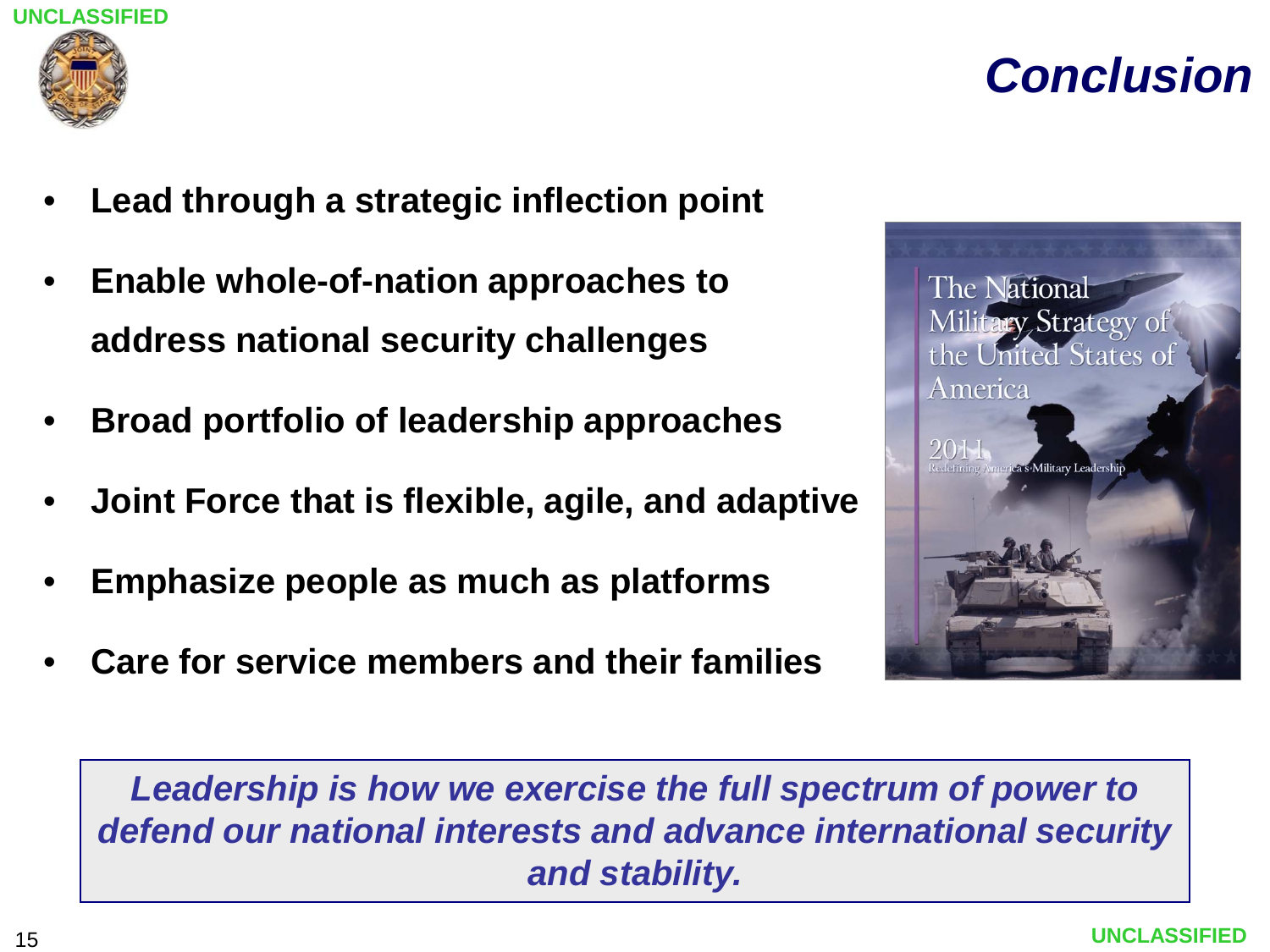



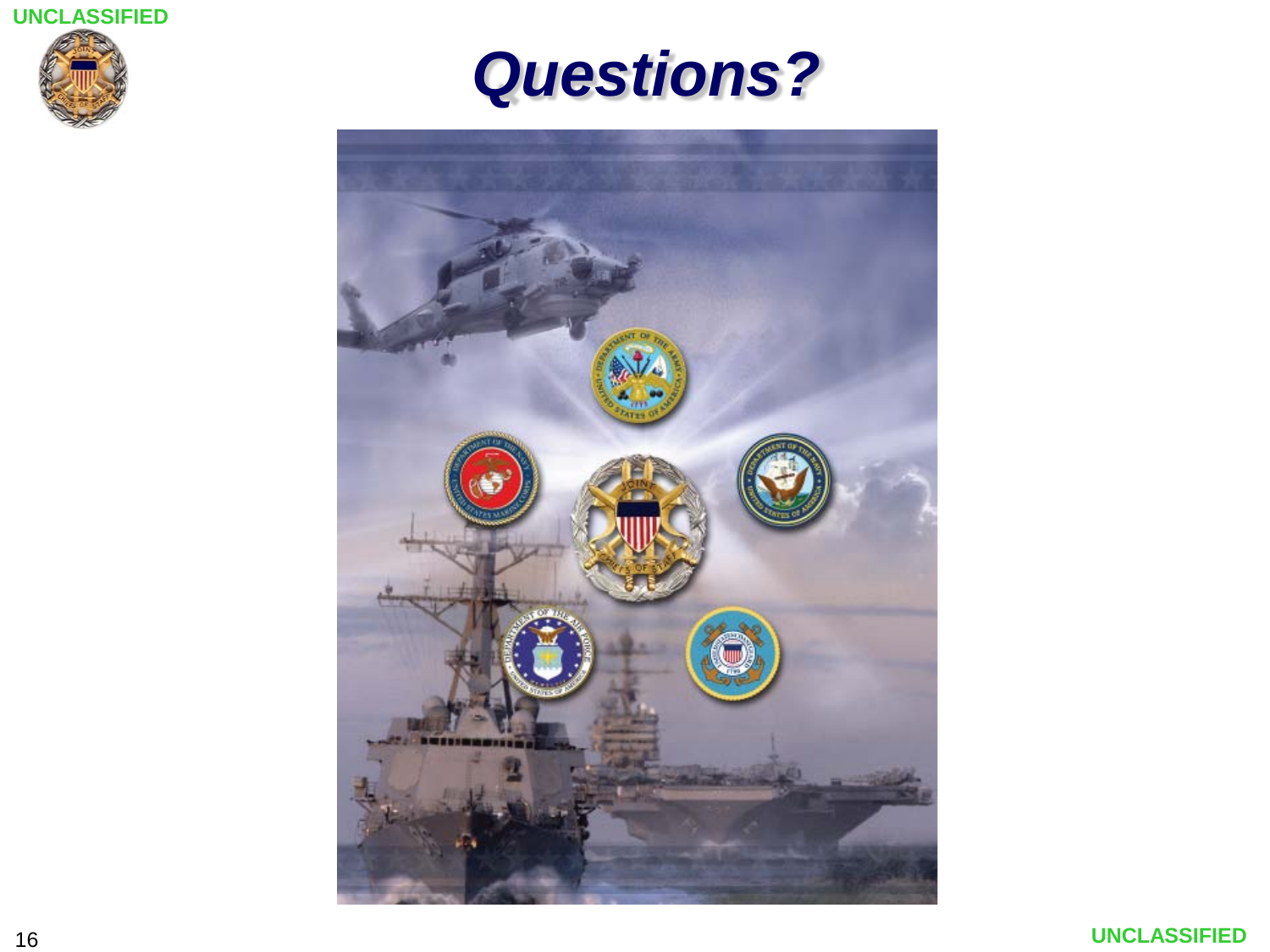

**The NMS is Well Aligned with NSS & QDR – Focused on Military Ways**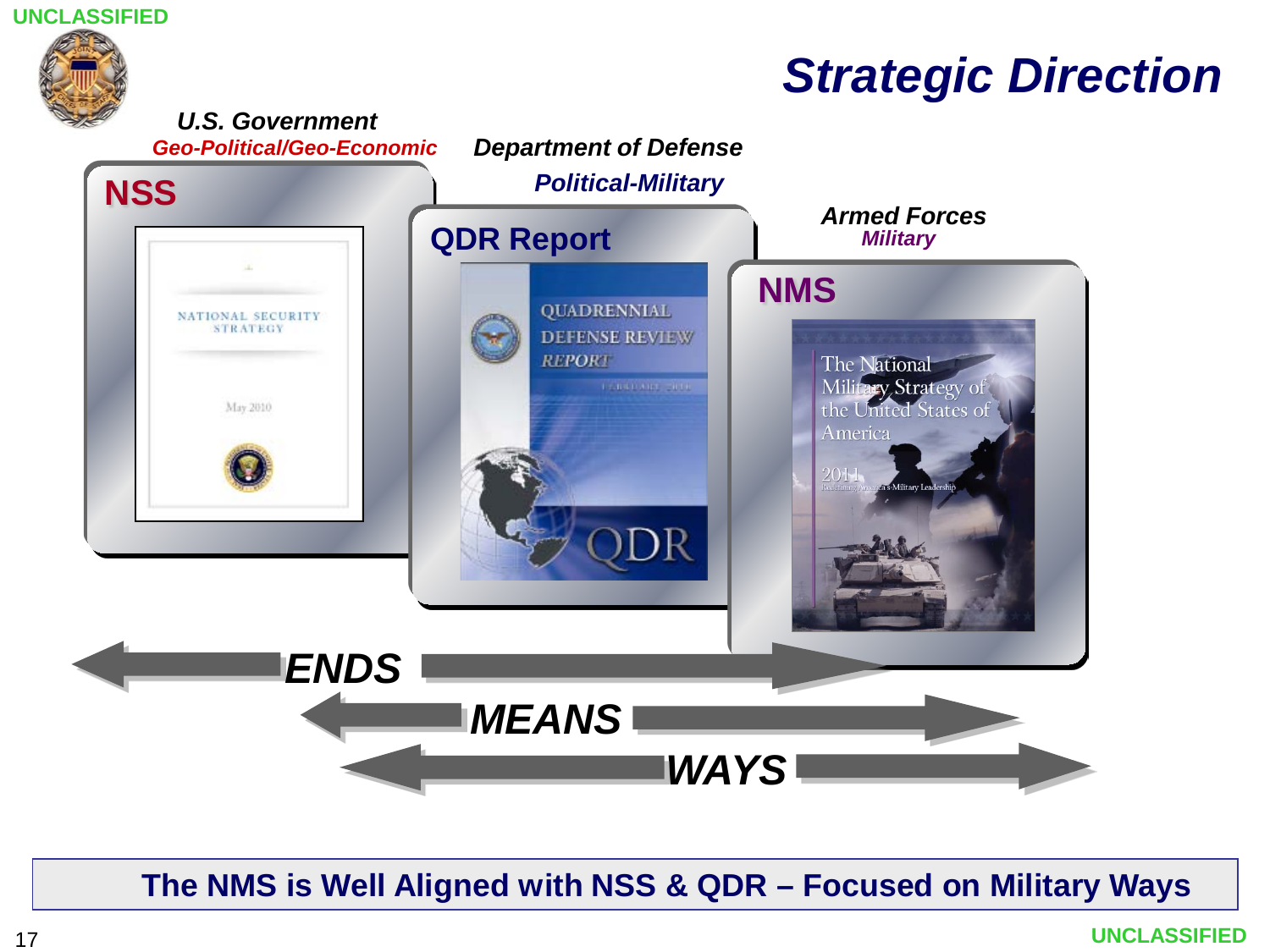#### **UNCLASSIFIED UN[CLASSIF](#page-14-0)IED**



# *2010 National Security Strategy*



### **Strategic Approach**

### *The World We Seek*

- **Building our foundation**
- **Pursuing comprehensive engagement**
- **Promoting a just and sustainable international order**

| <b>Enduring National Interests</b> |  |
|------------------------------------|--|
|------------------------------------|--|

- **Prosperity** • **Strengthen education and human capital** • **Enhance science, technology, and innovation International Order** • **Strengthen alliances** • **Build cooperation with other 21st century centers of influence** • **Respect for universal values at home and around the world** • **An international order advanced by U.S. leadership that promotes peace, security, and opportunity through stronger cooperation to meet global challenges** • **The security of the U.S., its citizens, and U.S. allies and partners** • **A strong, innovative, and growing U.S. economy in an open international economic system that promotes opportunity and prosperity Security** • **Strengthen security and resilience at home** • **Disrupt, dismantle, and defeat Al-Qaida and its violent extremist allies in Afghanistan, Pakistan and around the world** • **Reverse the spread of nuclear weapons and secure nuclear and biological materials** • **Advance peace, security, and opportunity in the Greater Middle East** • **Invest in capacity of strong capable partners** • **Secure cyberspace Values** • **Strengthen the power of our example** • **Promote democracy and human rights abroad** • **Promote dignity by meeting basic needs**
	- **Strengthen institutions and mechanisms for cooperation**
	- **Sustain broad cooperation on key global challenges**

"We must pursue a strategy of national renewal and global leadership."

• **Achieve balanced and sustainable growth**

• **Accelerate sustainable development**

• **Spend taxpayers' dollars wisely**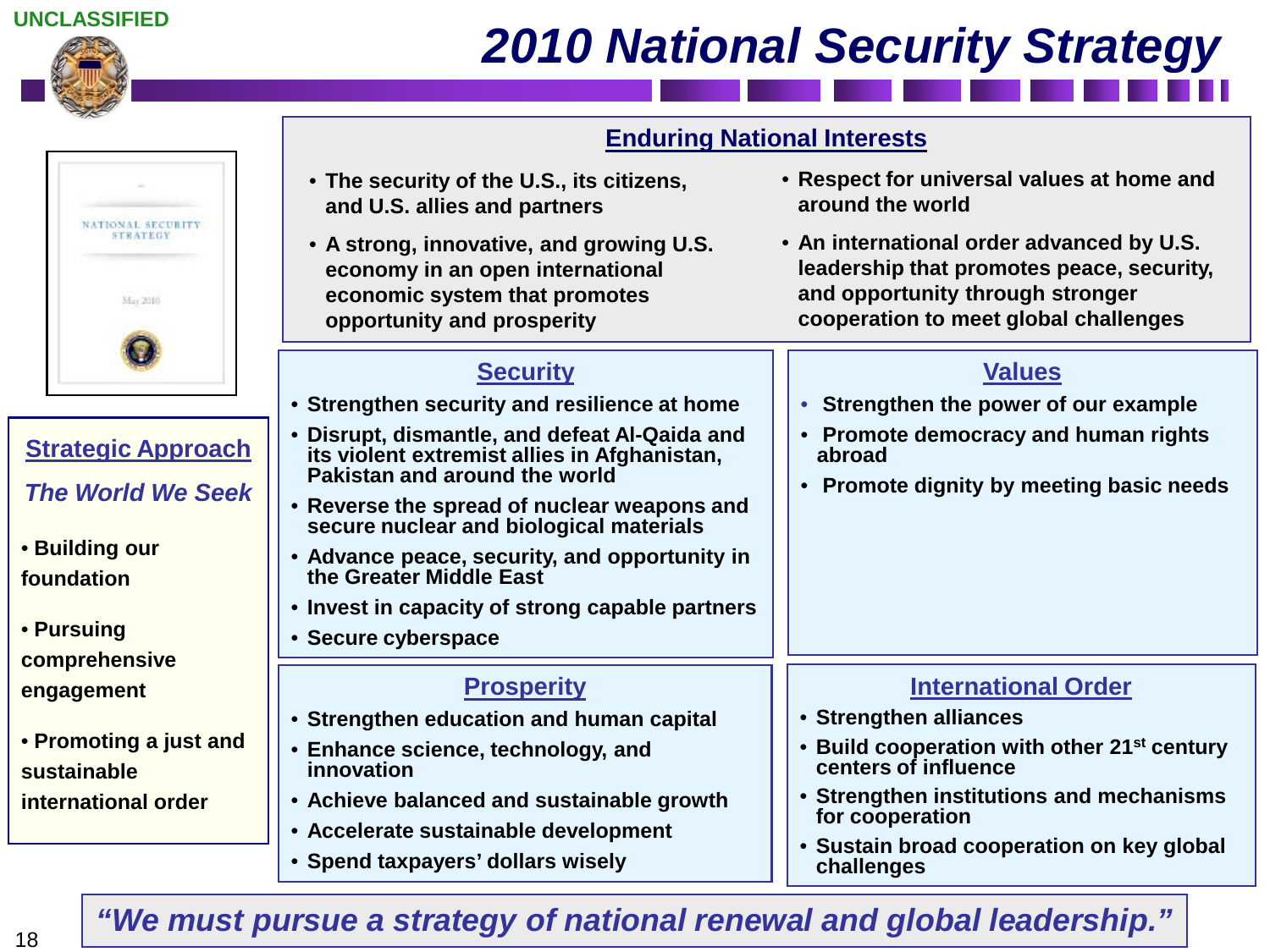



<u>1L</u>



### *2010 Quadrennial Defense Review*

#### **Four Defense Objectives (Ends):**

- **Prevail in Today's Wars**
- **Prevent and Deter Conflict**
- **Prepare to Defeat Adversaries and Succeed in a Wide Range of Contingencies**
- **Preserve and Enhance the All-Volunteer Force**

#### **Six Key Missions (Ways):**

- **Defend the United States and support civil authorities at home**
- **Conduct counterinsurgency, stability, and counterterrorist operations**
- **Build the capacity of partner states**
- **Deter and defeat aggression in antiaccess environments**
- **Prevent proliferation and counter weapons of mass destruction**
- **Operate effectively in cyberspace**

#### **Force Sizing Criteria (Means):**

**Representative combinations of the types of overlapping operations against which DOD sizes its forces include the following:**

- **A major stabilization operation, deterring and defeating a regional aggressor, and extended support to civil authorities in response to a catastrophic event in the US**
- **Deterring and defeating two regional aggressors while maintaining a heightened alert posture for US forces in and around the US**
- **A major stabilization operation, a longduration deterrence operation in the same theater, a medium sized counterinsurgency mission in a separate theater, and extended support to civil authorities in responding to multiple, geographically dispersed events**

*Maximum versatility across the widest possible spectrum of conflict." "The United States needs a broad portfolio of military capabilities with*